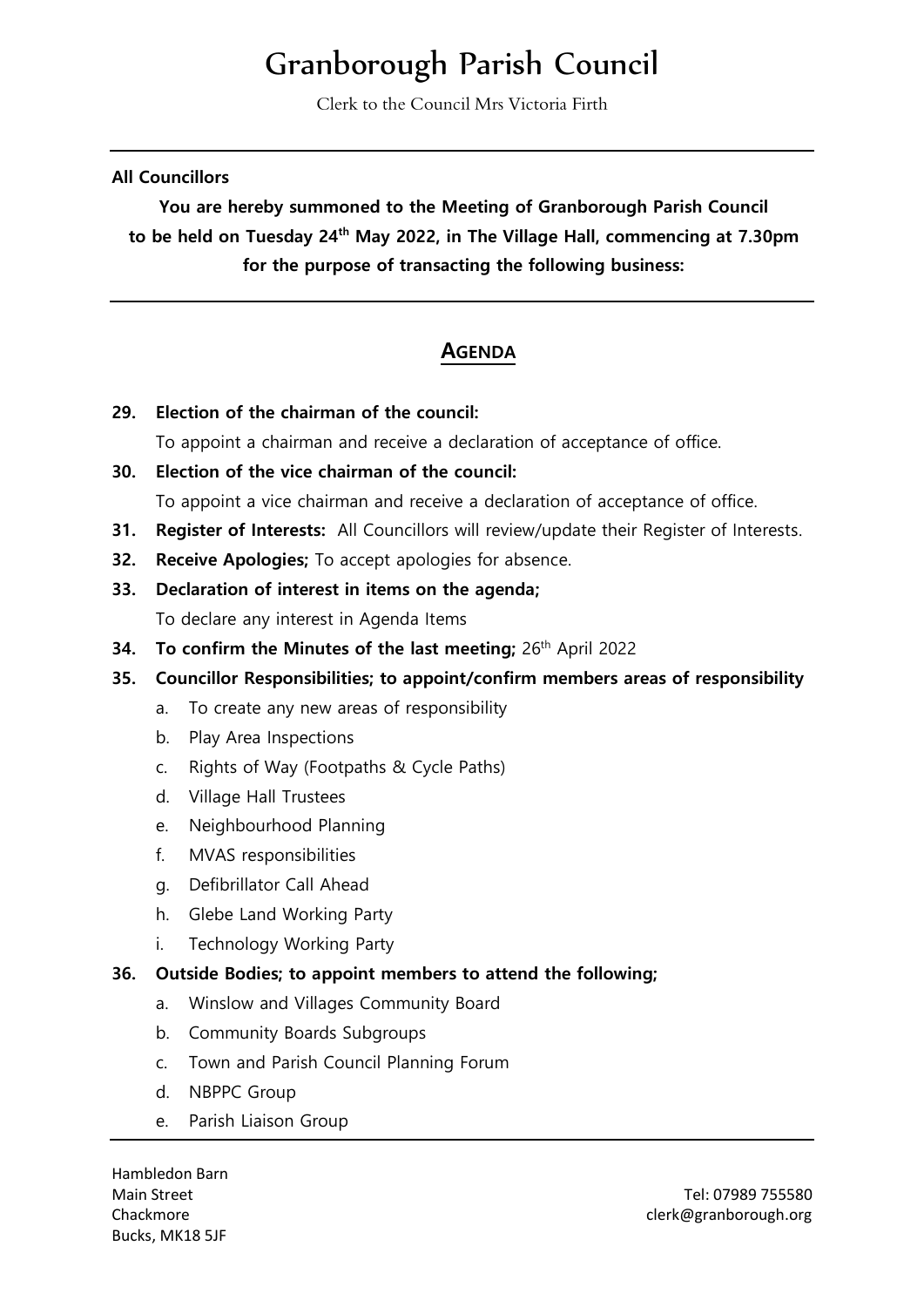# Granborough Parish Council

Clerk to the Council Mrs Victoria Firth

f. To propose membership of any new groups

### **37. Review of the following documentation;**

- a. Standing Orders
- b. Financial Regulations
- c. Code of Conduct
- d. Policies including Data Protection and Retention, Privacy, Equality, Vexatious Complainants
- e. Complaints Procedure
- f. Risk Assessment

# **38. Finance;**

- a. To agree the accounts for April 2022
- b. To ratify online payments made since the last meeting
- c. To agree and sign the annual governance statement
- d. To agree and sign the annual accounting statement
- e. To agree the insurance quote

#### **39. Planning;**

- a. To agree a consultee response to application 22/01492/APP for an agricultural store at Lathwells Farm
- b. To receive a status update from public access on planning book applications
- **40. Buckinghamshire Council Updates:** To receive an update from the Unitary Authority

# **41. Buckinghamshire Council: Highways, Footpaths & Footways,**

- a. To record any issues raised since the last meeting, including spikes on Green End and speeding concerns on Hogshaw Road
- b. To receive any updates on outstanding issues;
	- i. Flooding at the bridge on Winslow Road
	- ii. ref: 2255203 blocked drain on Green End
	- iii. ROW refs; 210972197 and 210933015

#### **42. Play Area; To raise any issues requiring attention.**

- a. To raise any issues requiring attention
- b. To receive an update on outstanding issues

#### **43. Glebe Land;**

- a. To discuss progress made since the last meeting and raise any decisions required
- b. To consider the quote for fencing from Robert Kemp